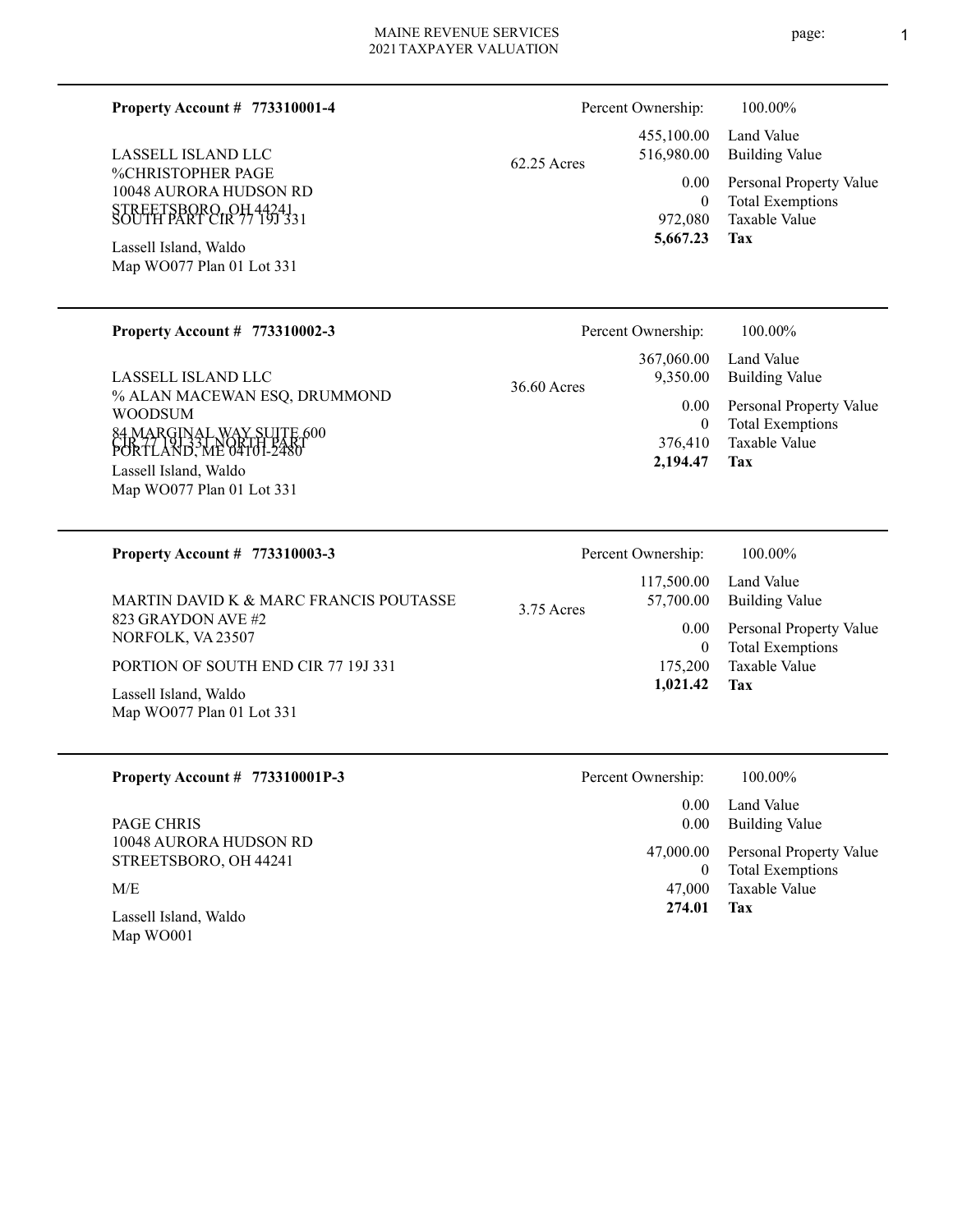## **Totals for: Lassell Island, Waldo**

**102.60 acres**

**939,660.00 Land Value 584,030.00 Building Value 47,000.00 Personal Property Value 0.00 Total Exemptions 9,157 Tax Taxable Value 1,570,690.00**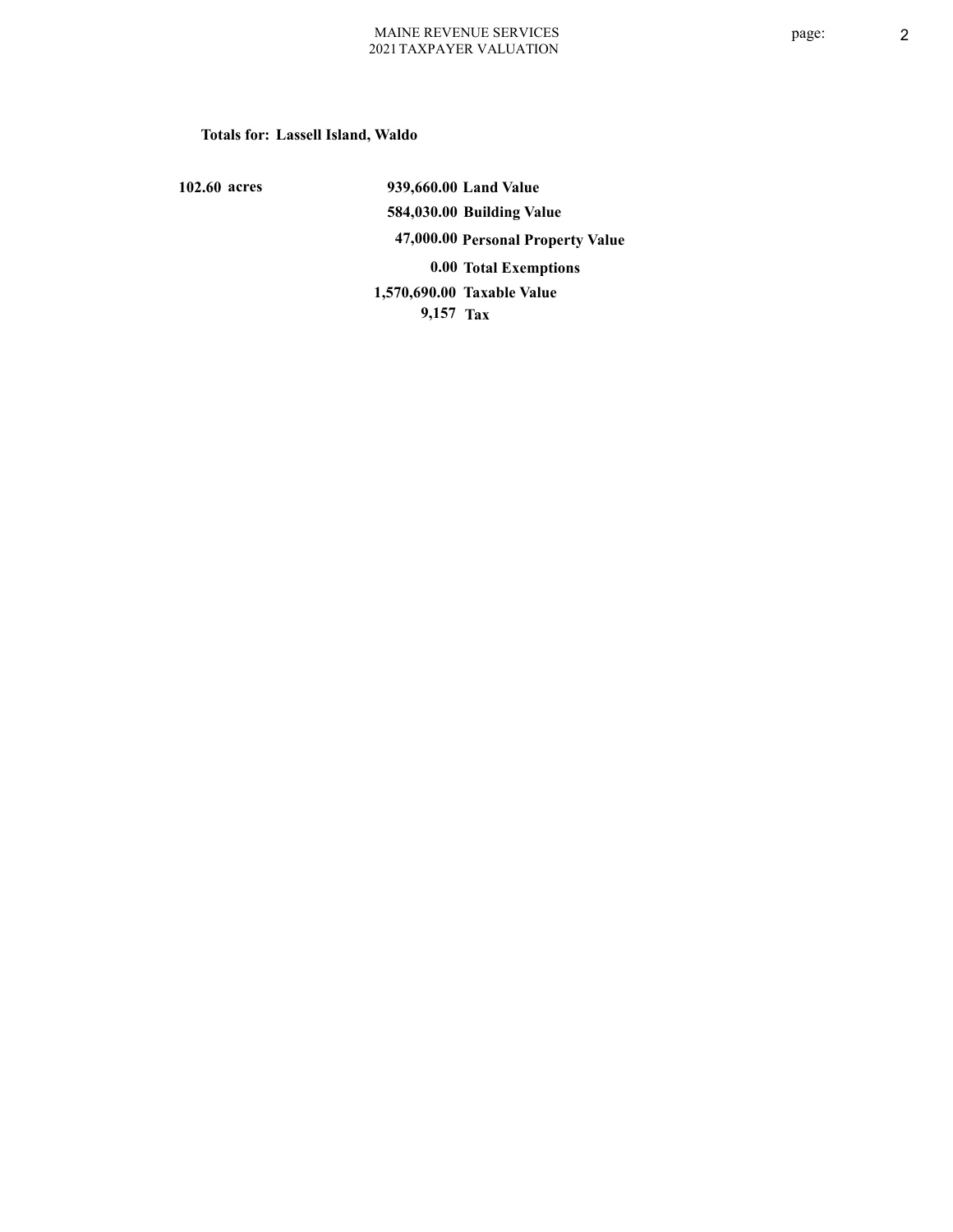Map WO077 Plan 01 Lot 77

| Property Account $\#$ 770770001-1         | Percent Ownership: |                            | 100.00%                      |
|-------------------------------------------|--------------------|----------------------------|------------------------------|
| MONTGOMERY ANN STUART<br>%HOLLY M RUTLAND | 2.00 Acres         | 6.250.00<br>0.00           | Land Value<br>Building Value |
| 40 MULLINS BOG RD E                       |                    | $0.00^{\circ}$<br>$\theta$ | Personal Property Value      |
| LINCOLNVILLE, ME 04849                    |                    |                            | <b>Total Exemptions</b>      |
|                                           |                    | 6.250                      | Taxable Value                |
| Little Bermuda Island, Waldo              |                    | 36.44                      | Tax                          |